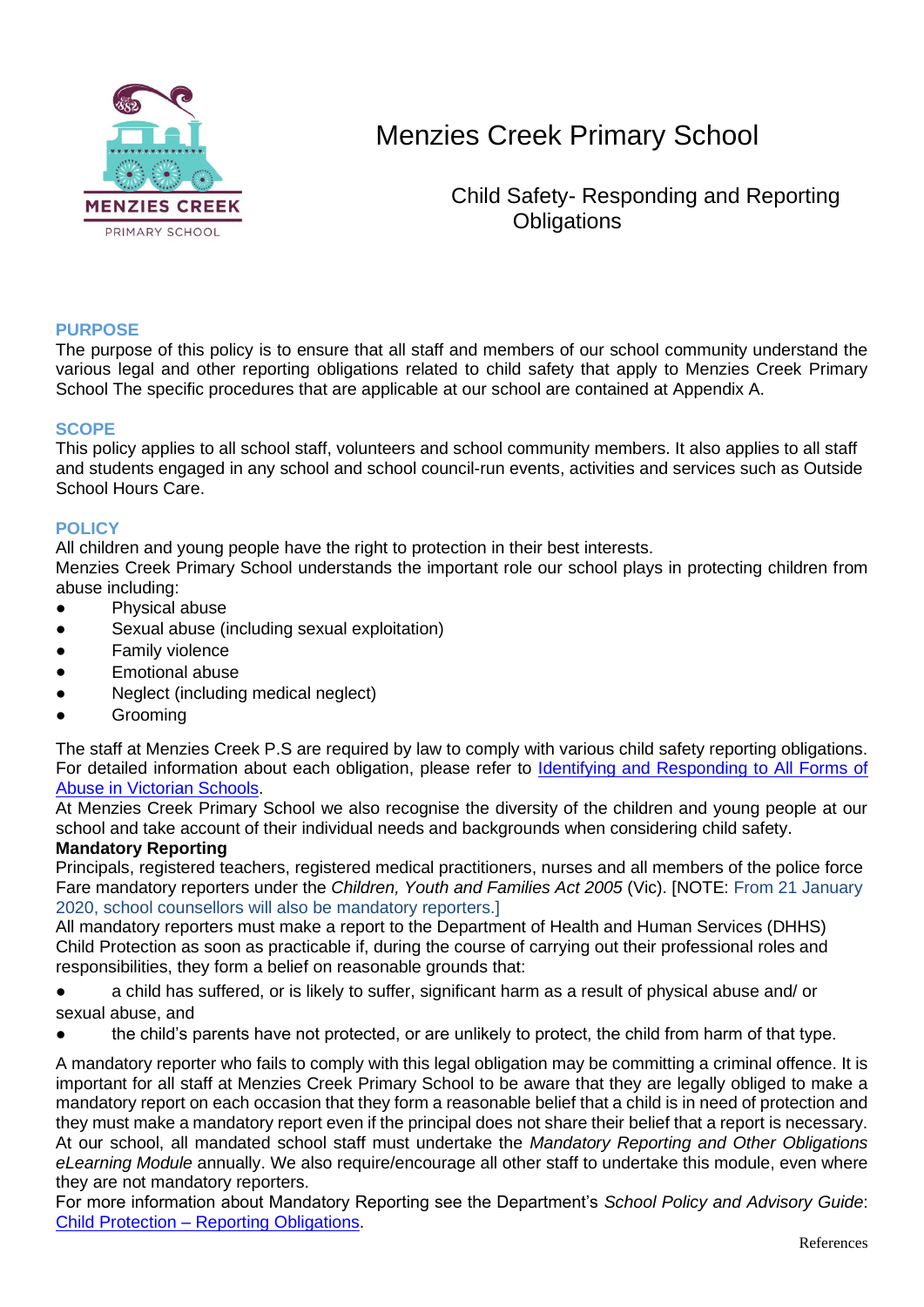

 Child Safety- Responding and Reporting **Obligations** 

### **Child in need of protection**

Any person can make a report to DHHS Child Protection (131 278 – 24 hour service) if they believe on reasonable grounds that a child is in need of protection.

The policy of the Department of Education and Training (DET) requires **all staff** who form a reasonable belief that a child is in need of protection to report their concerns to DHHS or Victoria Police, and discuss their concerns with the school leadership team.

For more information about making a report to DHHS Child Protection, see the Department's *School Policy and Advisory Guide*: [Child Protection –](http://www.education.vic.gov.au/school/principals/spag/safety/Pages/childprotectreporting.aspx) Making a Report and [Four Critical Actions for Schools: Responding](https://www.education.vic.gov.au/Documents/about/programs/health/protect/FourCriticalActions_ChildAbuse.pdf)  [to Incidents, Disclosures and Suspicions of Child Abuse.](https://www.education.vic.gov.au/Documents/about/programs/health/protect/FourCriticalActions_ChildAbuse.pdf)

At Menzies Creek Primary School we also encourage all staff to make a referral to Child FIRST when they have significant concern for a child's wellbeing. For more information about making a referral to Child FIRST see the School Policy and Advisory Guide: Child Protection – [Reporting Obligations.](https://www.education.vic.gov.au/school/principals/spag/safety/Pages/childprotectobligation.aspx)

### **Reportable Conduct**

Our school must notify the Department's Employee Conduct Branch (9637 2594) if we become aware of an allegation of 'reportable conduct'.

There is an allegation of reportable conduct where a person has formed a reasonable belief that there has been:

- a sexual offence (even prior to criminal proceedings commencing), sexual misconduct or physical violence committed against, with or in the presence of a child;
- behaviour causing significant emotional or physical harm to a child;
- significant neglect of a child; or
- misconduct involving any of the above.

The Department, through the Employee Conduct Branch, has a legal obligation to inform the Commission for Children and Young People when an allegation of reportable conduct is made.

Our principal must notify the Department's Employee Conduct Branch of any reportable conduct allegations involving current or former teachers, contractors, volunteers (including parents), allied health staff and school council employees.

If school staff become aware of reportable conduct by any person in the above positions, they should notify the school principal immediately. If the allegation relates to the principal, they should notify the Regional Director.

For more information about Reportable Conduct see the Department's *School Policy and Advisory Guide*.

#### [Reportable Conduct Scheme.](http://www.education.vic.gov.au/school/principals/spag/safety/Pages/reportableconductscheme.aspx)

#### **Failure to disclose offence**

Reporting child sexual abuse is a community-wide responsibility. All adults (ie persons aged 18 years and over), not just professionals who work with children, have a legal obligation to report to Victoria Police, as soon as practicable, where they form a 'reasonable belief' that a sexual offence has been committed by an adult against a child under the age of 16 by another person aged 18 years or over.

Failure to disclose information to Victoria Police (by calling 000 or local police station) as soon as practicable may amount to a criminal offence unless a person has a 'reasonable excuse' or exemption from doing so.

"Reasonable belief" is not the same as having proof. A 'reasonable belief' is formed if a reasonable person in the same position would have formed the belief on the same grounds.

For example, a 'reasonable belief' might be formed when: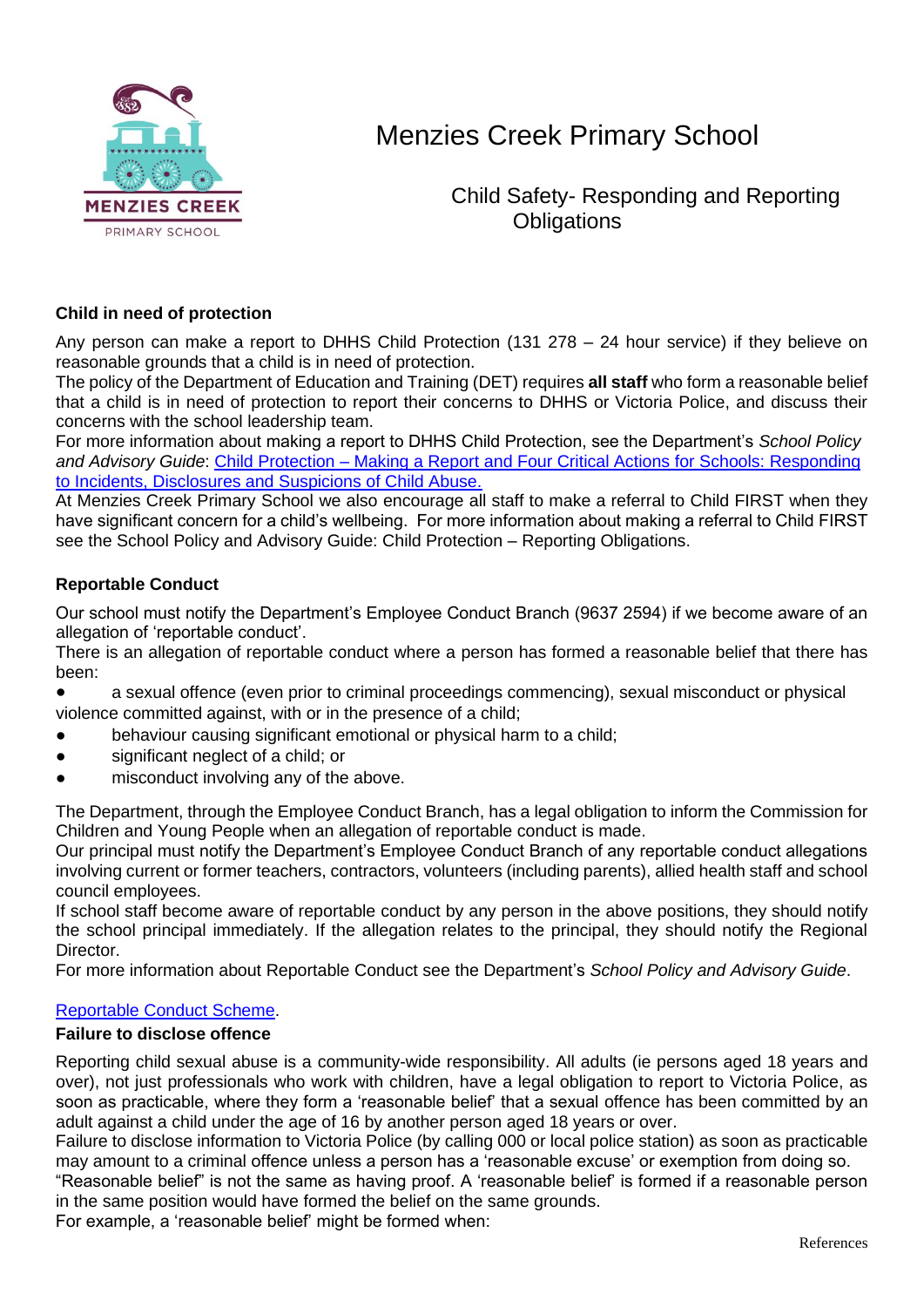

 Child Safety- Responding and Reporting **Obligations** 

- a child states that they have been sexually abused
- a child states that they know someone who has been sexually abused (sometimes the child may be talking about themselves)
- someone who knows a child states that the child has been sexually abused
- professional observations of the child's behaviour or development leads a mandated professional to form a belief that the child has been sexually abused
- signs of sexual abuse leads to a belief that the child has been sexually abused.

"Reasonable excuse" is defined by law and includes:

- fear for the safety of any person including yourself or the potential victim (but not including the alleged perpetrator or an organisation)
- where the information has already been disclosed, for example, through a mandatory report to DHHS Child Protection.

For more information about this reporting obligation, see the Department's *School Policy and Advisory Guide*: [Failure to disclose offence.](http://www.education.vic.gov.au/school/principals/spag/safety/Pages/childprotectobligation.aspx)

#### **Failure to protect offence**

This reporting obligation applies to school staff in a position of authority. This can include principals, assistant principals and campus principals. Any staff member in a position of authority who becomes aware that an adult associated with their school (such as an employee, contractor, volunteer or visitor) poses a risk of sexual abuse to a child under the age of 16 under their care, authority or supervision, must take all reasonable steps to remove or reduce that risk.

This may include removing the adult (ie persons aged 18 years and over) from working with children pending an investigation and reporting your concerns to Victoria Police.

If a school staff member in a position of authority fails to take reasonable steps in these circumstances, this may amount to a criminal offence.

For more information about this reporting obligation, see the Department's *School Policy and Advisory Guide*: [Failure to protect offence.](http://www.education.vic.gov.au/school/principals/spag/safety/Pages/childprotectobligation.aspx)

#### **Grooming**

Grooming is a criminal offence under the *Crimes Act 1958* (Vic). This offence targets predatory conduct undertaken by an adult to prepare a child, under the age of 16, to engage in sexual activity at a later time. Grooming can include communicating and/or attempting to befriend or establish a relationship or other emotional connection with the child or their parent/carer.

For more information about this offence and reporting obligations see: [Child Exploitation and Grooming.](https://www.education.vic.gov.au/school/teachers/health/childprotection/Pages/expolitationgrooming.aspx) **RELATED POLICIES AND FURTHER INFORMATION**

#### Statement of Commitment to Child Safety,

Child Safety Policy

#### **RELATED POLICIES AND LEGISLATION**

- Bullying
- Code of Conduct
- Duty of care
- Excursion/Incursion and Camps
- ICT policy and agreement
- Personal Electronic Devices
- **SunSmart**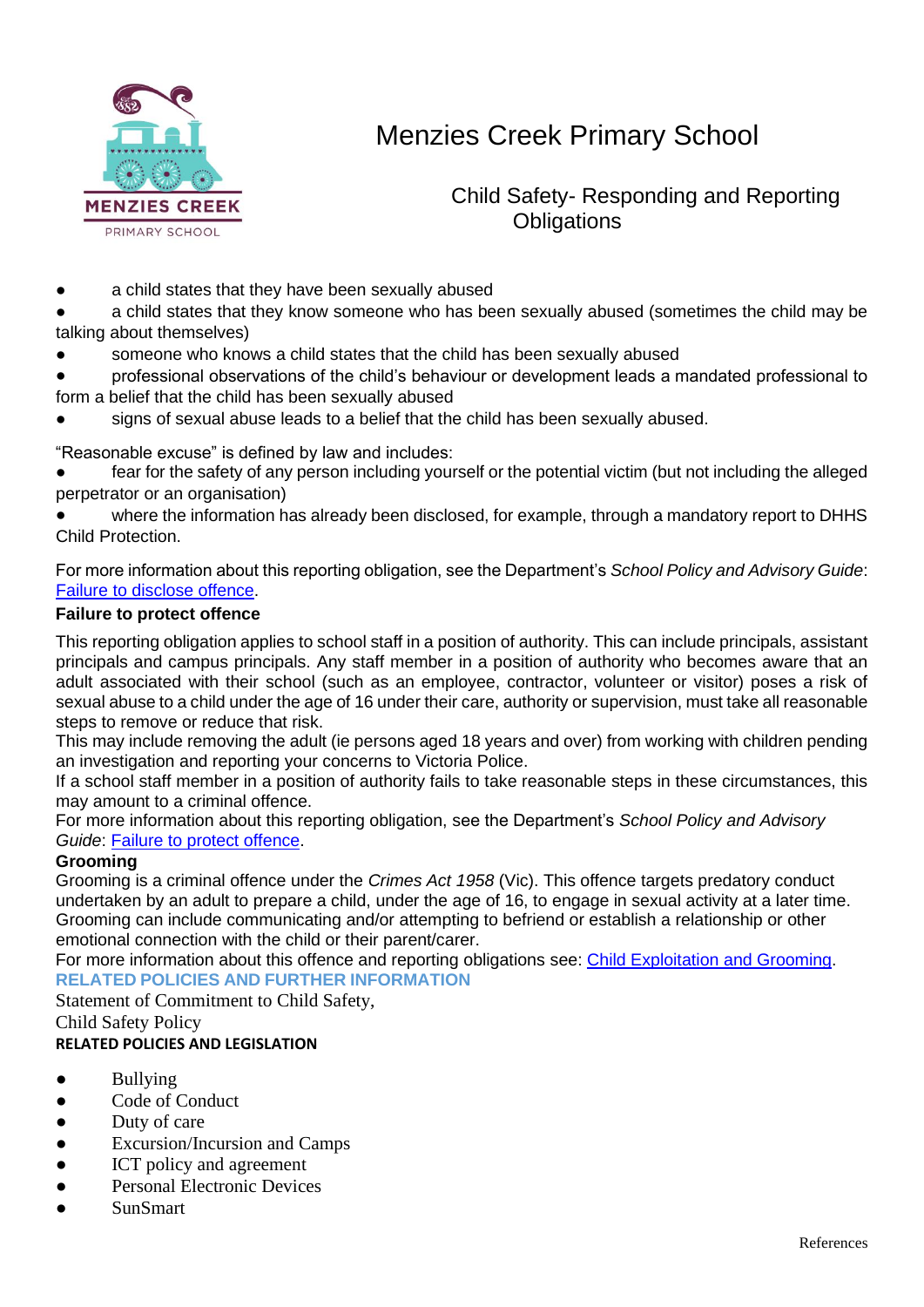

 Child Safety- Responding and Reporting **Obligations** 

- **Transition**
- **Yard Duty**

#### **Related Legislation:**

- *Children, Youth and Families Act 2005*
- *Crimes Act 1958*
- *Education and Training Reform Act 2006*
- *Victorian Institute of Teaching Act 2001*
- *Ministerial Order No. 870*
- <http://www.vrqa.vic.gov.au/childsafe/Pages/default.html>

#### **Department Resources:**

- *A step-by-step guide to making a report to Child Protection or Child FIRST (PDF - 270Kb)*
- *Protecting the safety and wellbeing of children and young people*
- *Protecting Children - Mandatory Reporting and Other Obligations*

#### **REVIEW CYCLE**

This policy was last updated on September 2019 and is scheduled for review in 2023.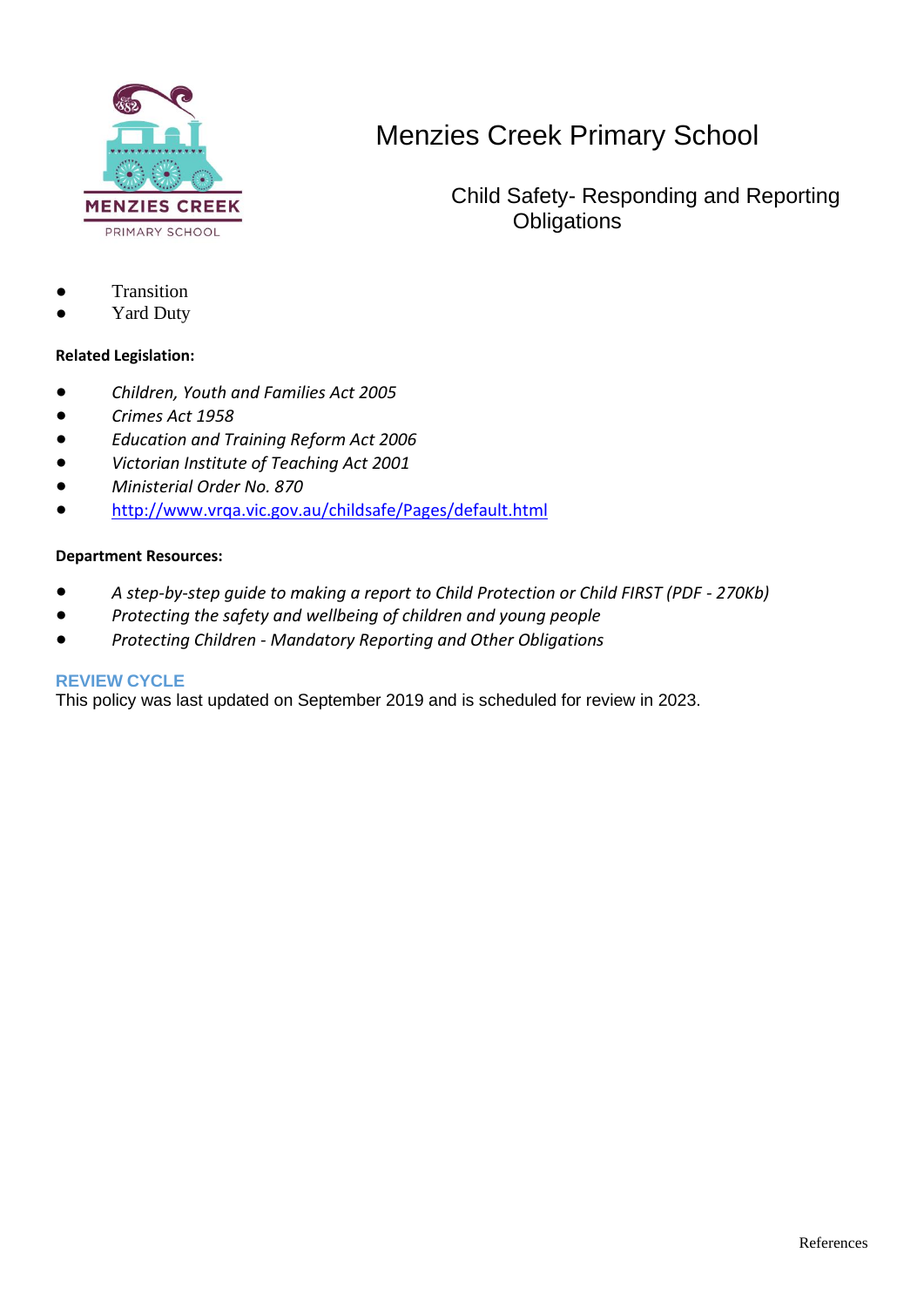

 Child Safety- Responding and Reporting **Obligations** 

### **APPENDIX A**

## **CHILD SAFETY REPORTING PROCEDURES AT MENZIES CREEK PRIMARY SCHOOL**

#### **For students**

All students should feel safe to speak to any staff member to raise any concerns about their safety or any other concerns that they have.

If a student does not know who to approach at Menzies Creek Primary School they should start with Principal

### **Managing disclosures made by students**

*When managing a disclosure you should:*

listen to the student and allow them to speak

stay calm and use a neutral tone with no urgency and where possible use the child's language and vocabulary (you do not want to frighten the child or interrupt the child)

- be gentle, patient and non-judgmental throughout
- highlight to the student it was important for them to tell you about what has happened
- assure them that they are not to blame for what has occurred
- do not ask leading questions, for example gently ask, "What happened next?" rather than "Why?"
- be patient and allow the child to talk at their own pace and in their own words
- do not pressure the child into telling you more than they want to, they will be asked a lot of questions by other professionals and it is important not to force them to retell what has occurred multiple times
- reassure the child that you believe them and that disclosing the matter was important for them to do

use verbal facilitators such as, "I see", restate the child's previous statement, and use nonsuggestive words of encouragement, designed to keep the child talking in an open-ended way ("what happened next?")

tell the child in age appropriate language you are required to report to the relevant authority to help stop the abuse, and explain the role of these authorities if appropriate (for a young child this may be as simple as saying "I will need to talk to people to work out what to do next to help you").

#### *When managing a disclosure you should AVOID:*

- displaying expressions of panic or shock
- asking questions that are investigative and potentially invasive (this may make the child feel uncomfortable and may cause the child to withdraw)
- going over the information repeatedly (you are only gathering information to help you form a belief on reasonable grounds that you need to make a report to the relevant authority)
- making any comments that would lead the student to believe that what has happened is their fault

making promises to the child about what will occur next or that things will be different given the process can be unpredictable and different for each child depending on their circumstances (instead reassure them that you and others will do your best to help).

### **General procedures**

Our school will follow the *[Four Critical Actions for Schools: Responding to Incidents, Disclosures and](https://www.education.vic.gov.au/Documents/about/programs/health/protect/FourCriticalActions_ChildAbuse.pdf)  [Suspicions of Child Abuse](https://www.education.vic.gov.au/Documents/about/programs/health/protect/FourCriticalActions_ChildAbuse.pdf)* (Four Critical Actions) when responding to incidents, disclosures and suspicions of child abuse.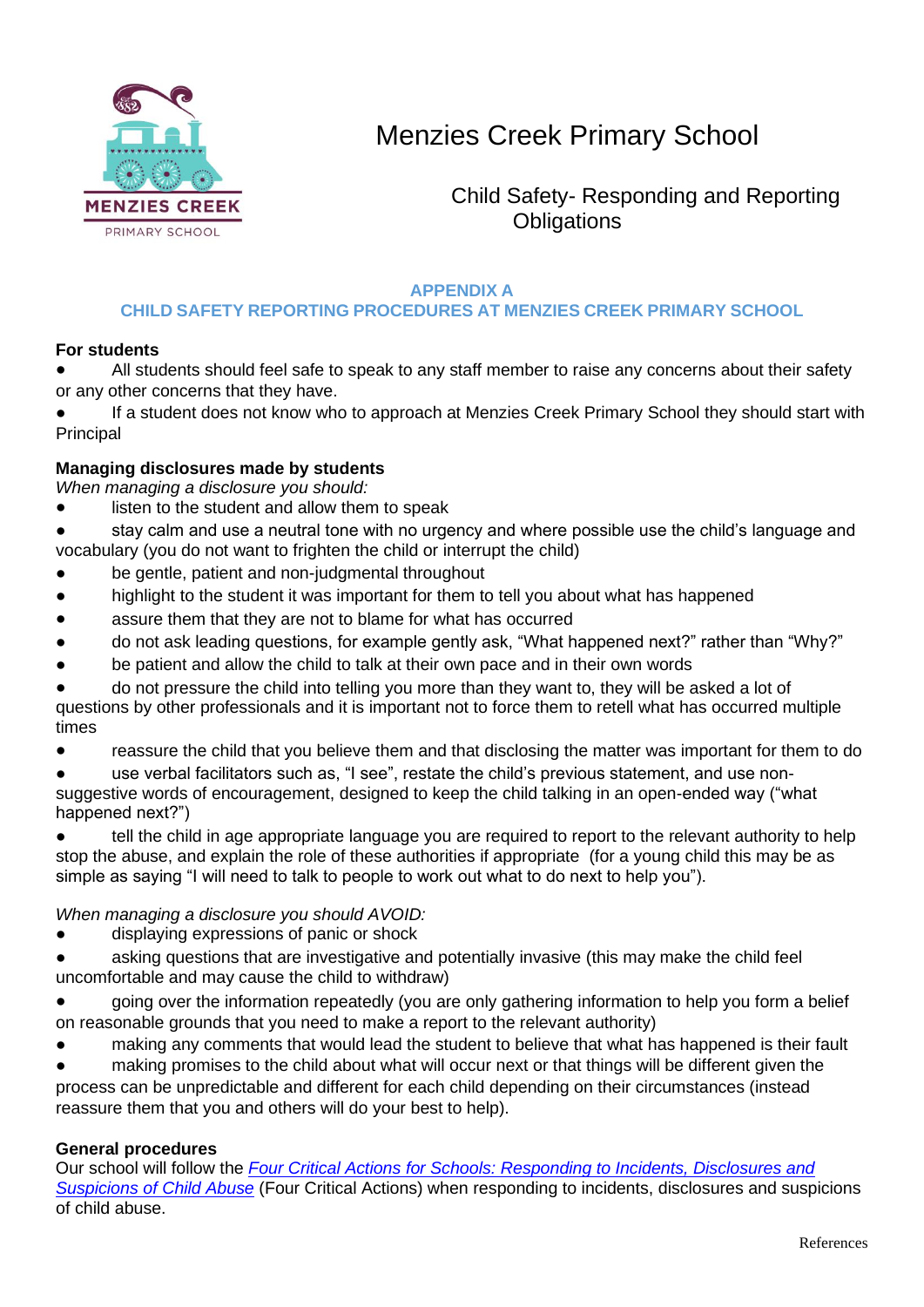

 Child Safety- Responding and Reporting **Obligations** 

All staff at our school who believe that a child is in need of protection, even if it doesn't meet the threshold required for mandatory reporting or the staff member is not a mandatory reporter, should in the first instance, speak to the Principal or should make the required reports to DHHS Child Protection and/or Victoria Police as necessary.

At our school the Principal will be responsible for monitoring overall school compliance with this procedure. Nothing in this procedure prevents a staff member or any other person from reporting to the relevant authorities if they form a reasonable belief that a child is at risk of abuse.

### **Reporting suspicions, disclosures or incidents of child abuse**

*Responsibilities of all school staff*

If a school staff member reasonably suspects or witnesses an incident of child abuse or receives a disclosure of child abuse, they must:

- If a child is at immediate risk of harm, separate alleged victims and others involved, administer first aid and call 000.
- Speak to the Principal as soon as possible, who will follow the [Four Critical Actions.](https://www.education.vic.gov.au/Documents/about/programs/health/protect/FourCriticalActions_ChildAbuse.pdf)
- Make detailed notes of the incident or disclosure using the Responding to Suspected Child Abuse:
- [Template\]](https://www.education.vic.gov.au/Documents/about/programs/health/protect/PROTECT_Schoolstemplate.pdf) and ensure that those notes are kept and stored securely in a locked office filing cabinet.
- If the staff member is a mandatory reporter and reasonably believes that a student has suffered physical and/or sexual abuse from which the child's parents have not protected the child, they must make a report to DHHS Child Protection.
- If the staff member has formed a 'reasonable belief' that a sexual offence has been against a child, they must make a report to Victoria Police.
- In circumstances where a member of the leadership team disagrees that a report needs to be made, but the staff member has formed a 'reasonable belief' that the child is in need of protection and/or has been the victim of sexual abuse, the staff member must still contact DHHS Child Protection and/or Victoria Police to make the report.

The Principal is responsible for promptly managing the school's response to an incident, suspicion or disclosure of child abuse, and ensuring that the incident, suspicion or disclosure is taken seriously. The Principal is also responsible for responding appropriately to a child who makes or is affected by an allegation of child abuse.

If the Principal receives a report from a school staff member or member of the school community of a suspicion, disclosure or incident of child abuse, they must:

- Follow the [Four Critical Actions](https://www.education.vic.gov.au/Documents/about/programs/health/protect/FourCriticalActions_ChildAbuse.pdf) as soon as possible, including:
- o Responding to an emergency
- o Reporting to authorities/referring to services
- o Contacting parents/carers and
- o Providing ongoing support.

Make detailed notes of the incident or disclosure, including actions taken using the Responding to [Suspected Child Abuse: Template\]](https://www.education.vic.gov.au/Documents/about/programs/health/protect/PROTECT_Schoolstemplate.pdf) and ensure that those notes are kept and stored securely in a locked office filing cabinet]. They are also responsible for ensuring that any staff member who reported the incident, disclosure or suspicion to them also makes and keeps notes of the incident.

At Menzies Creek Primary School, the school principal will be responsible for ensuring that there is a prompt response to the disclosure and that the child is appropriately supported.

If the principal/other nominated staff member responsible above is unavailable, the Learning Specialist will take on the role and responsibilities described in this section.